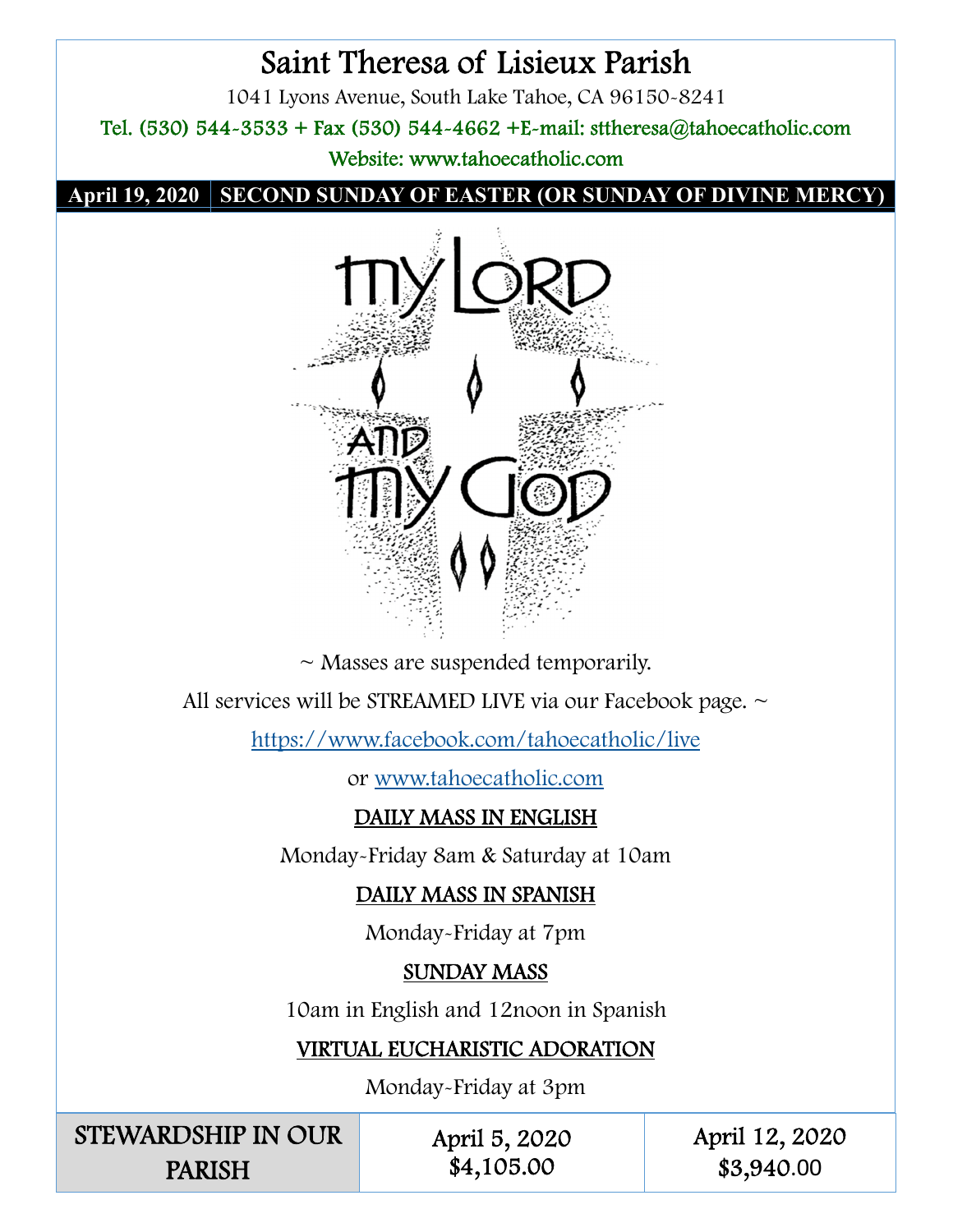#### THE POPE'S PRAYER INTENTIONS FOR 2020

https://www.popesprayer.va/wp-content/uploads/2019/02/THE-HOLY-FATHERS-PRAYER-INTENTIONS-2020-ENG2.pdf APRIL | Universal prayer intention - Freedom from Addiction

*We pray that those suffering from addiction may be helped and accompanied.* 

#### THE DIFFERENCE A WEEK MAKES? "A week later, the disciples were once more in the room, and this time Thomas was with them. Despite the locked doors, Jesus came." —John 20:26

The octave of the first Easter was disappointing and uneventful for the apostles. On the evening of the day of Jesus' Resurrection, Jesus sent His apostles to proclaim His Gospel (Jn 20:21), but eight days later they were still paralyzed by fear and behind locked doors (see Jn 20:26). You can see why Thomas, not present a week earlier, did not believe that Jesus was risen from the dead. However, the Lord had mercy on the apostles after they were unfaithful to Him so many times. He came to them once again and was even willing to subject Himself to Thomas prodding His wounds (Jn 20:27).

Possibly the octave of Easter has been disappointing for you also. You may have even sinned against the risen Lord. You may be concealing Jesus' Resurrection more than revealing it. Nevertheless, Jesus comes to you once again with rays of mercy coming from His wounded heart.

Jesus gives us mercy primarily by commanding us to "receive the Holy Spirit" (Jn 20:22) and receive a new Pentecost. The Holy Spirit is "the Spirit of truth" (Jn 16:13). He will make us true to the Lord and not unfaithful. The Holy Spirit will produce the fruit of love in us (Gal 5:22), and we will stop our sinful rejection of the Lord and our disobedience to Him. By Jesus' mercy and the power of the Holy Spirit, we will be witnesses for the risen Christ and truly celebrate Easter. "Lord, have mercy. Come, Holy Spirit!"

*Prayer: Father, make Divine Mercy Sunday one of the most important days of my life because of my love for You. Promise: "They devoted themselves to the apostles' instruction and the communal life."*  $-Acts$  *2:42 Praise: God "saved us; not because of any righteous deeds we had done, but because of His mercy" (see Ti 3:5) hƩps://www.presentaƟonministries.com/series/obob/obob‐2020‐4‐19‐en* 

#### OUR ONLY NEED

"The place where they were gathered shook as they prayed. They were filled with the Holy Spirit."

## —Acts 4:31

When Peter and John were released from jail, they did not ask for:

- future safety,
- protection from their enemies,
- justice after being wrongly arrested, or
- an easier mission.

Rather, they asked to be filled again with the Holy Spirit (Acts 2:4; 4:31) and thereby receive "complete assurance," that is, holy boldness in witnessing for the risen Christ (Acts 4:29).

Let's not focus on the immensity of our problems and the human impossibility of dealing with them. It doesn't make that much difference whether we have to move a mountain or a mountain range. It's irrelevant whether we face thousands of enemies or only a few. Even if Satan himself is pulling out his heavy artillery, it isn't important. We must turn to the Spirit dwelling within us (see 1 Cor 3:16), Who can handle any degree of difficulty. We need only stir into flame the gift of the Spirit in our lives, for "the Spirit God has given us is no cowardly spirit, but rather One That makes us strong, loving, and wise" (2 Tm 1:6, 7). Come, Holy Spirit! Give us Easter.

*Prayer: Father, may I be baptized in and preoccupied with the Holy Spirit.* 

*Promise: "The wind blows where it will. You hear the sound it makes but you do not know where it comes from, or where it goes. So it is with everyone begoƩen of the Spirit." —Jn 3:8* 

*Praise: Tom prays regularly for discernment to know what comes from the Holy Spirit and what comes from the evil one.* 

*hƩps://www.presentaƟonministries.com/series/obob/obob‐2020‐4‐20‐en*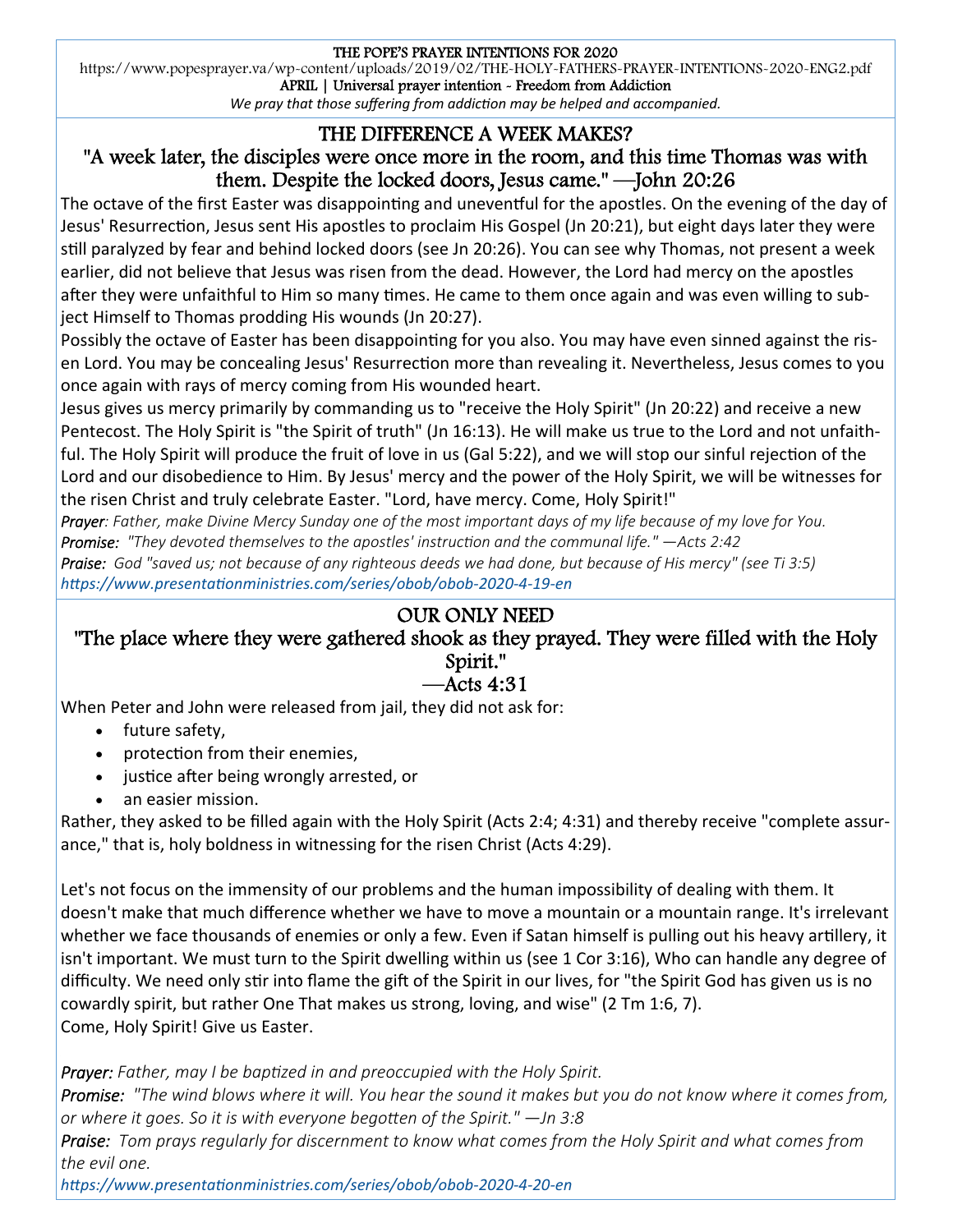## MAKE EASTER SPECIAL

## "With power the apostles bore witness to the resurrection of the Lord Jesus." —Acts 4:33

The Holy Spirit has told the Church to make the Easter season extra special by celebrating some of God's greatest works during Easter. For example, the first hours of Easter are glorified by the Baptisms, Confirmations, and First Communions of hundreds of thousands of catechumens throughout the world. We kick off the fifty-day Easter season with the Easter octave. We often have additional Confirmations and First Communions throughout Easter. We celebrate May as the month of Mary with rosaries and May crownings. We conclude the Easter season with the Pentecost novena and the earthshaking feast of Pentecost.

The Holy Spirit may also be telling you to join with the Church and make Easter extra special. Maybe you should be like Barnabas (Acts 4:36-37), sell your farm, give the proceeds to the Church, and be a missionary. Maybe you should get a new job or a new way of serving the Lord on the job. This may be the time the Lord is calling you and your spouse to conceive a child. Easter is prime time for deciding to be a priest, a religious, or a single person consecrated to the Lord. What better time to change your lifestyle or suffer persecution! Let's not be rash, but let's not be afraid to make big decisions which proclaim loud and clear that Jesus is risen from the dead.

*Prayer: Father, teach me how to witness with power for the risen Jesus (see Acts 4:33).* 

**Promise:** "Just as Moses lifted up the serpent in the desert, so must the Son of Man be lifted up, that all who *believe may have eternal life in Him." —Jn 3:14‐15* 

*Praise: St. Anselm received the title "Father of Scholasticism" for his attempt to analyze and illuminate the truths of faith through the use of reason. He pleaded for mercy on the king who exiled him. hƩps://www.presentaƟonministries.com/series/obob/obob‐2020‐4‐21‐en*

## ONLY THE HUNGRY HAVE LIFE

## "Look there! Those men you put in jail are standing over there in the temple, teaching the people." —Acts 5:25

An angel freed the apostles from jail and told them to teach about "this new life" (Acts 5:20). Christianity is new life, but Christians must be taught to live this life, thus, the great importance of teaching in the Christian life and regarding this life.

On the day Jesus rose from the dead, He spent hours in the afternoon and evening interpreting the Scriptures (Lk 24:27) and opening the apostles' minds to understand the Scriptures (Lk 24:45). At the first Christian Pentecost, Peter was preaching and teaching. Thereupon, the newborn Church "devoted themselves to the apostles' instruction and the communal life, to the breaking of bread and the prayers" (Acts 2:42). After an angel freed the apostles from jail and told them to keep teaching, they devoted themselves to "prayer and the ministry of the word" (Acts 6:4) by resisting temptations to lose their focus on teaching God's Word. They even filled Jerusalem with their teaching (Acts 5:28). Jesus was frequently called "Rabbi," meaning "Teacher" (see Jn 20:16), and the Church founded by Jesus is therefore a teaching Church.

In our spiritually anorexic culture of death, we must again desire to be taught and to teach God's Word. Otherwise, we will not know how to live the Christian life. Christianity not lived is an aberration. The Holy Spirit convicted the world of sin (Jn 16:8) and at Pentecost gave the early Church a hunger for God's Word. May He, this Easter season, also convict us of sin, crucify us to the world (see Gal 6:14), and give us a baptismal hunger for God's Word of life (see 1 Jn 1:1).

*Prayer: Father, send the Holy Spirit to teach me everything (Jn 14:26) and guide me to all truth (Jn 16:13). Promise: "God did not send the Son into the world to condemn the world, but that the world might be saved through Him." —Jn 3:17* 

*Praise: Every day, Brent reads a Bible verse, reflects on how this Word applies to his life, and then says "Lord, Your will be done."* 

*hƩps://www.presentaƟonministries.com/series/obob/obob‐2020‐4‐22‐en*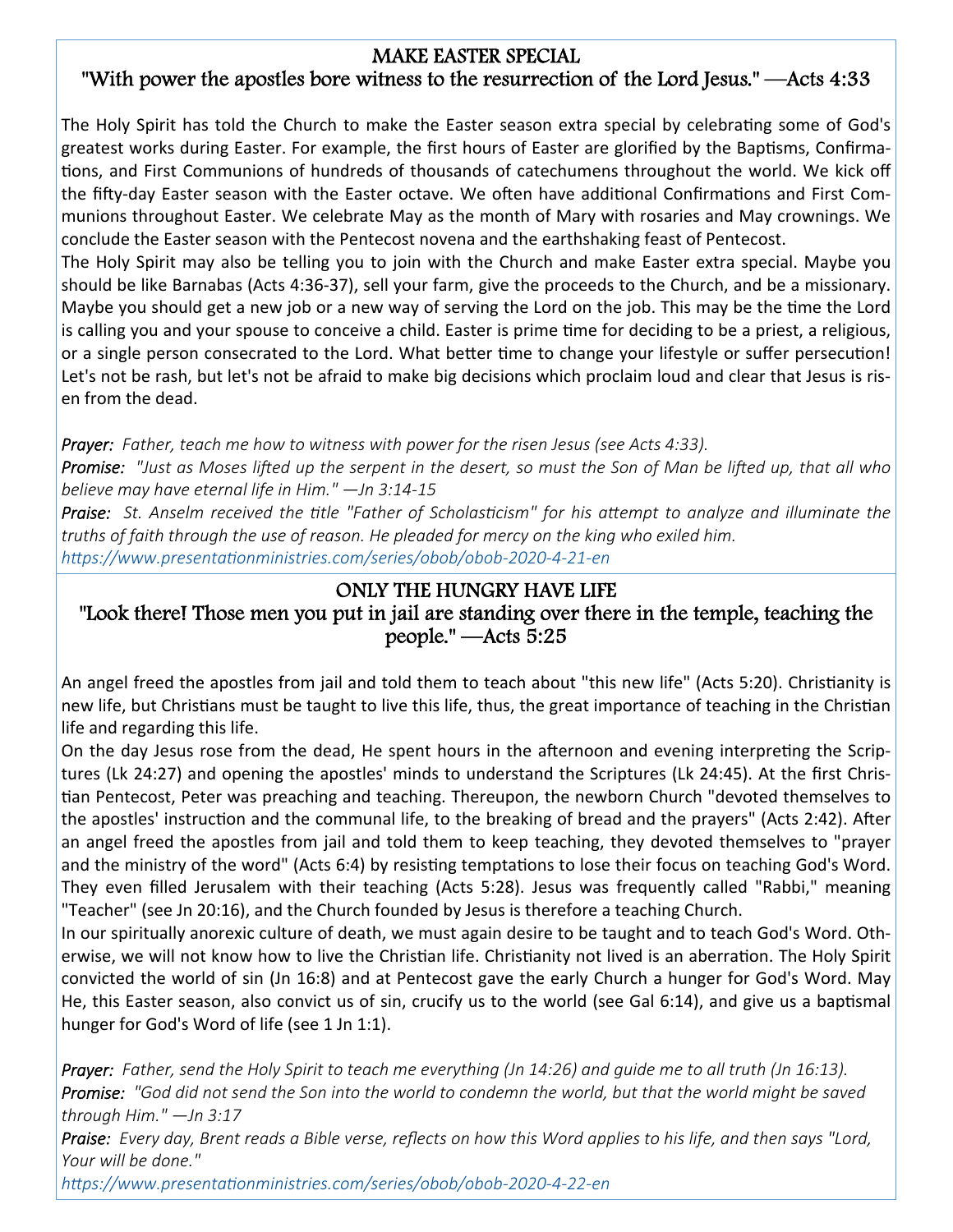#### THE MEAL OF LOVE "Taste and see how good the Lord is." —Psalm 34:9

At each Mass, Jesus offers us His Body and Blood in the Eucharistic feast. The Church, through the voice of the psalmist, invites us to taste and see how good the Eucharistic Lord is (Ps 34:9). At the first Eucharist, the Last Supper, Jesus told His apostles and each of us: "I have greatly desired to eat this Passover with you" (Lk 22:15). The Mass is a marriage between heaven and earth, and the Eucharist is our wedding banquet (see Rv 19:7).

We approach the altar of the Lord as His spouse. In a very real sense, the Eucharist is a kiss from the Lord's lips to ours. The opening verse of the biblical book of the Song of Songs reads: "Let him kiss me with the kisses of his mouth" (Sg 1:2). Have you ever approached the Eucharist with that verse on your lips? The Song of Songs is a book about the passionate love shared between the bride and groom. Jesus is the Groom, and we, the members of the Church, are His bride (see Mk 2:19; Eph 5:25; Rv 19:7). Too many times in my own life, my attention has been elsewhere as I receive the Body and Blood of my Spouse, the Lord Jesus, Who loves me with the deepest desire.

Jesus "greatly desires" to give each one of us a Eucharistic kiss. Let us receive Him with devotion and committed love, and return the kiss by our complete devotion, gratitude, trust, and obedience. Prayer: Father, may my love for Your Son always exceed the love of any newlywed for their spouse on their wedding day.

*Prayer: God "does not ration His gift of the Spirit." —Jn 3:34* 

*Praise: As bishop of Prague, St. Adalbert instituted clerical reforms. Those who resisted his efforts were successful in exiling him — twice. After his second exile he won a martyr's crown. hƩps://www.presentaƟonministries.com/series/obob/obob‐2020‐4‐23‐en* 

## THE CHURCH IS FROM GOD

#### "If their purpose or activity is human in its origins, it will destroy itself. If, on the other hand, it comes from God, you will not be able to destroy them." —Acts 5:38-39

The apostles had been arrested for teaching the people of Jerusalem about Jesus. They were brought to trial before the Sanhedrin, the Jewish "Supreme Court." The apostles stood their ground and declared they would continue teaching about Jesus, and would obey God rather than men (Acts 5:29). "When the Sanhedrin heard this, they were stung to fury and wanted to kill them. Then a member of the Sanhedrin stood up, a Pharisee named Gamaliel, a teacher of the law highly regarded by all the people. He had the accused ordered out of court for a few minutes, and then said to the assembly, '...Have nothing to do with these men. Let them alone. If their purpose or activity is human in its origins, it will destroy itself. If, on the other hand, it comes from God, you will not be able to destroy them without fighting God Himself' " (Acts 5:33-35, 38-39).

We who live in the twenty-first century should stop and think about the origins of Christianity. We are asked to give our lives to a Man condemned to death, the equivalent of being put to death today in the electric chair. His main followers were a group of uneducated fishermen. Yet we moderners still continue to follow this Man two thousand years later. This is a great testament to the truth that Jesus is God and His Church is led by the Holy Spirit.

Gamaliel's words echo strongly today, just as they did to the Sanhedrin. Gamaliel and St. Luke are telling us that the Church comes from God. Pour your heart and your life into God's Church.

*Prayer: "Lord, remember Your church throughout the world; make us grow in love together with" our Pope, bishops, and clergy.* 

*Promise: "I believe that I shall see the bounty of the Lord in the land of the living." —Ps 27:13* 

*Praise: St. Fidelis, a priest and martyr, prayed that he be completely faithful to God and not give in to luke‐ warmness or apathy.* 

*hƩps://www.presentaƟonministries.com/series/obob/obob‐2020‐4‐24‐en*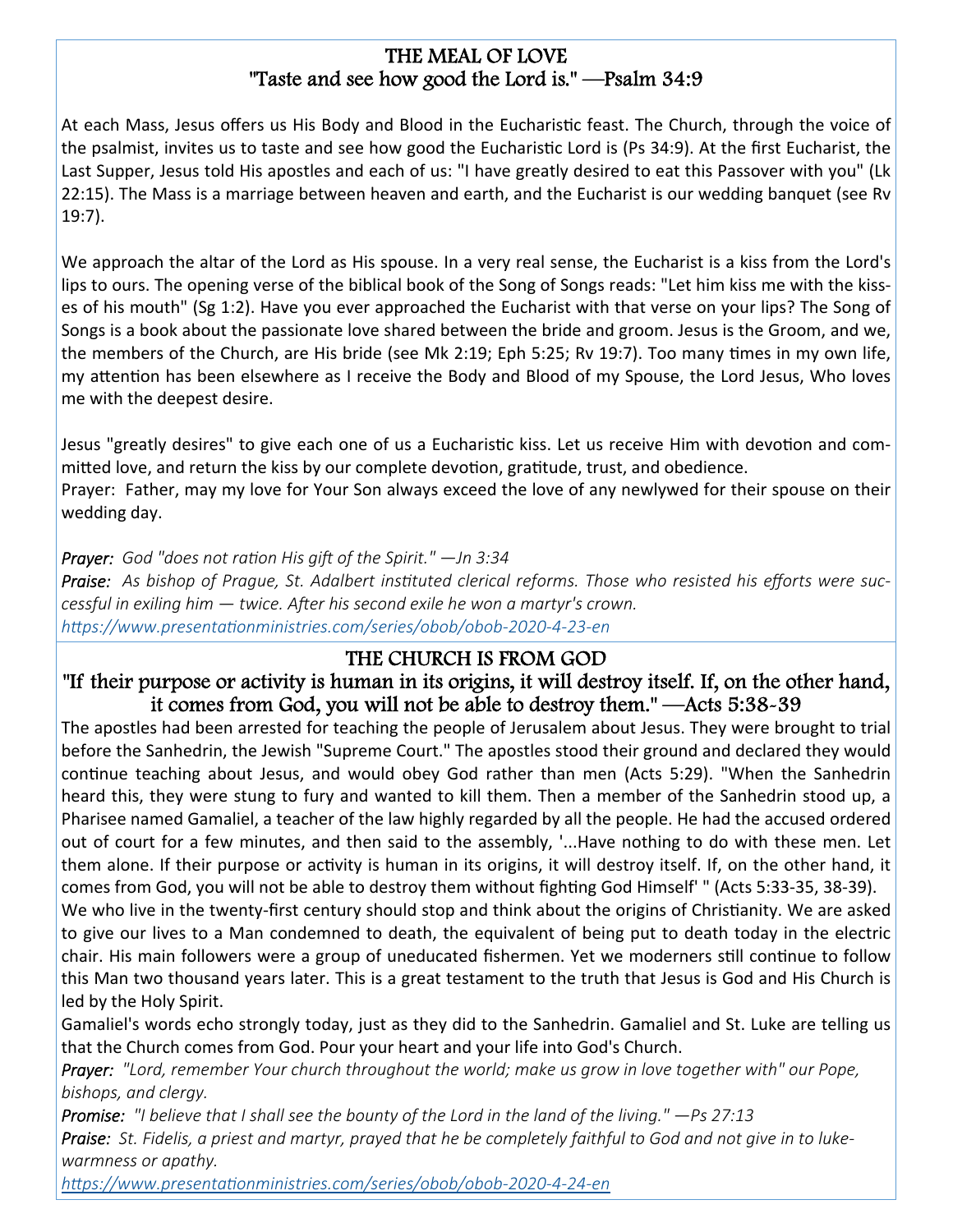#### WHAT'S THE SMOKE FOR?

#### Dear Johan,

#### I just visited a city that has two main churches. Both are quite beautiful. One is known as the basilica while the other is referred to as the cathedral. Can you tell me what the difference is between a basilica and a cathedral?

#### *Gentle reader,*

Working in an area that has both a basilica and a cathedral and, more poignantly, working in a church that is both a basilica and a cathedral, I have answered this question numerous times.

Simply put, a cathedral is the bishop's church while a basilica is the pope's church.

When you visited the cathedral, you undoubtedly saw an oversized chair in a prominent place in the sanctuary. It may have been elevated and perhaps it was augmented with a canopy. This chair is sometimes referred to as the episcopal throne. Borrowed from Roman imperial custom, the chair is the ancient symbol of the teaching office and the authority of the bishop. No one but the bishop is to use this chair. The Latin word for this chair is cathedra. It is from this Latin word that the name cathedral is derived. A cathedral thus is a church with a cathedra and is the church of the bishop.

The word basilica is a Latin adaptation of the Greek, meaning "hall of the king." In origin this characteristic building was a large but simple rectangular structure with a half-circle apse on one end. The Romans readily adopted both the shape and the name from the Greeks because it worked well for their public and religious needs. When Christianity gained official status in the Roman Empire and the number of Christians quickly grew, larger buildings were needed. Bishops adopted the known and tried basilica style buildings as the architectural style for their churches. They even retained the name "basilica" because Christ is the King of all kings. A basilica thus became the hall of the King of kings.

The four major or papal basilicas in Rome (St. Peter's, St. John Lateran, St. Mary Major, St. Paul Outside-the-Walls) were constructed during Roman times. They rank among the most important churches in all of Christendom not only because of their venerable age but also because several of them house very important relics. Today's use of the title "basilica" or, more specifically, "minor basilica" is no longer connected to an architectural style but rather is used as an honorific designation bestowed by the pope. The reason for such designation may be the fact that a church was constructed in an exquisite architectural style, is a popular place of pilgrimage, is of historic importance, has liturgical excellence, or some other reason. By bestowing the title of minor basilica on a church, the Holy Father, in a certain sense, attaches this church to his own household. A basilica therefore is the pope's church in a given area.

In addition to a coat of arms, the insignia of a basilica are the tintinnabulum or silver bell and the ombrellino or half-opened pavilion. Both are said to have been used when the pope traveled through Rome to visit a church. The bell was carried at the beginning of the procession to announce to the people that a papal procession was about to pass by. At the receiving church the youngest cleric was charged with watching for the arriving procession. He is said to have held an umbrella in half-open position so he was at the ready. As soon as he saw the pope he was to run to him while completely opening the umbrella to protect the pope from sun or rain. The ombrellino is now half open as a sign that a basilica is waiting for the visit of the pope.

Today there are seventy-four minor basilicas in the United States. The Basilica of Saint Mary in Minneapolis was the first church in the United States to be granted this title when on February 2, 1926, Pope Pius XI made it so.

*© 2015 Order of Saint Benedict, Collegeville, Minnesota. Excerpted from What's the Smoke For? And Other Burning Questions about the Liturgy by Johan van Parys © 2014 Order of Saint Benedict, published by Liturgical Press, www.litpress.org. Used by permission.*

# ON OIMANS.

# ARE YOU FORMED?

*laketahoe.formed.org* FORMED is a subscription service offering access to **P.OFG** Free! Sign up on your computer and/or download the app. Go to *FORMED.ORG* Use this Parish code: QKK7X3 (All capital) or URL: sainttheresasouth-

thousands of studies, films, audios, and ebooks. Discover great digital media from over 40 of the best Catholic content producers including the Augustine Institute, Ignatius Press, the USCCB, Catholic Answers, EWTN, St. Paul Center, Marian Press, Sophia Press, Knights of Columbus, FOCUS, and many more. Through its online platform and free mobile apps for iOS and Android, FORMED has helped individuals and communities know, love, and share their Catholic faith. Enjoy!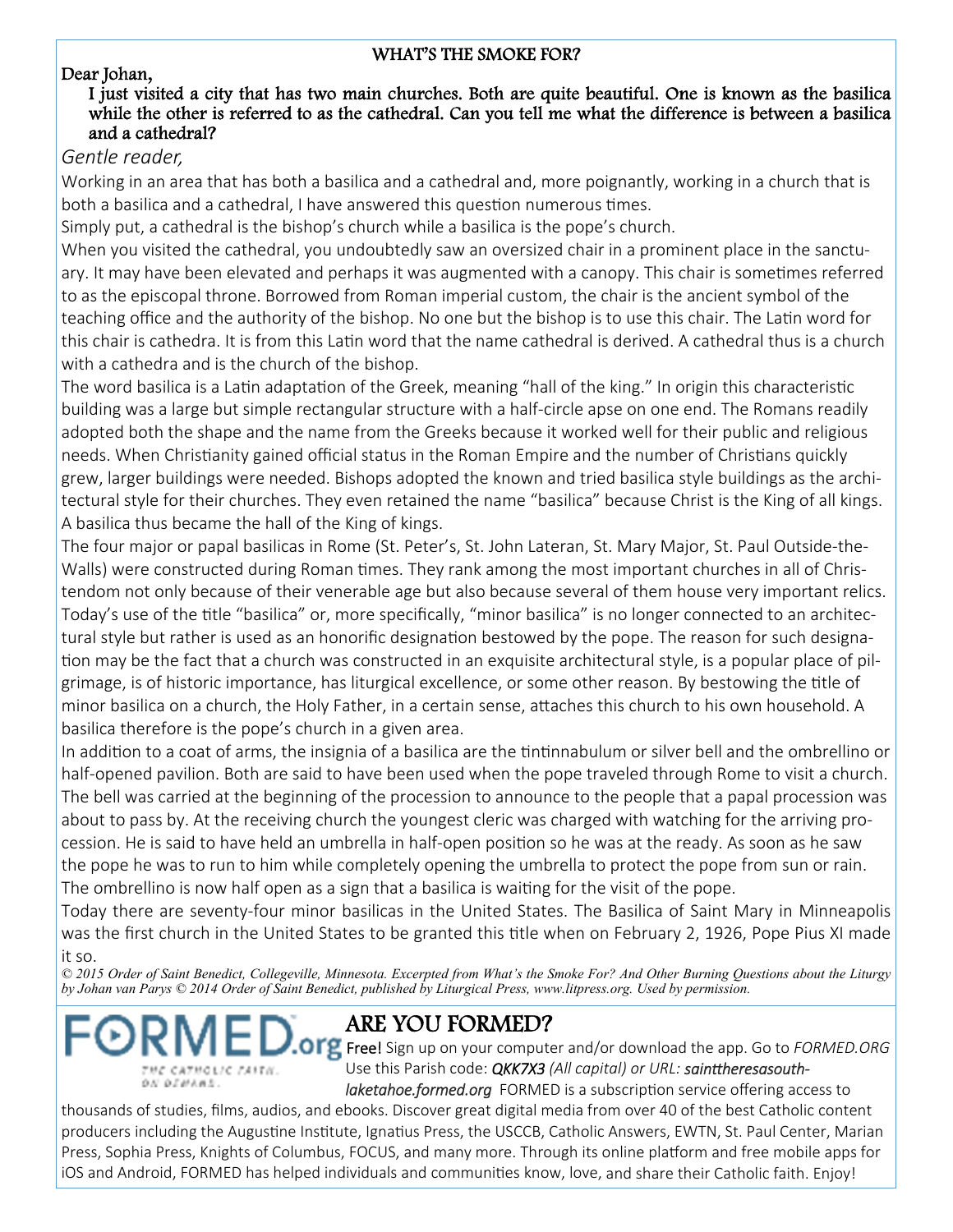# EVERYTHING GOOD COMES FROM GOD

Trusting in the unconditional love of God: that is the way to which Jesus calls us. The more firmly you grasp this, the more readily will you be able to perceive why there is so much suspicion, jealousy, bitterness, vindictiveness, hatred, violence, and discord in our world. Jesus himself interprets this by comparing God's love to the light. He says:

Though the light has come into the world people have preferred darkness to light because their deeds were evil. And indeed, everybody who does wrong hates the light and avoids it, to prevent his actions from being shown up; but whoever does the truth comes out into the light, so that what he is doing may plainly appear as done in God.

Jesus sees the evil in this world as a lack of trust in God's love. He makes us see that we persistently fall back on ourselves, rely more on ourselves than on God, and are inclined more to love of self than love of God. So we remain in darkness. If we walk in the light, then we are enabled to acknowledge that everything good, beautiful, and true comes from God and is offered to us in love.

*hƩps://henrinouwen.org/meditaƟon/everything‐good‐comes‐from‐god/* 

# GOD'S LOVE CASTS OUT ALL FEARS

Our inclination is to show our Lord only what we feel comfortable with. But the more we dare to reveal our whole trembling self to him, the more we will be able to sense that his love, which is perfect love, casts out all our fears.

Therefore, Lord, I promise I will not run away, not give up, not stop praying, even when it all seems useless, pointless, and a waste of time and effort. I want to let you know that I love you even though I do not feel loved by you, and that I hope in you even though I often experience despair. Let this be a little dying I can do with you and for you as a way of experiencing some solidarity with the millions in this world who suffer far more than I do.

*hƩps://henrinouwen.org/meditaƟon/gods‐love‐casts‐out‐all‐fears/*

# JESUS HEALS OUR PAINS

How are we healed of our wounding memories? We are healed first of all by letting them be available, by leading them out of the corner of forgetfulness, and by remembering them as part of our life stories. What is forgotten is unavailable and what is unavailable cannot be healed…

By lifting our painful forgotten memories out of the egocentric, individualistic, private sphere, Jesus Christ heals our pains. He connects them with the pain of all humanity, a pain he took upon himself and transformed. To heal, then, does not primarily mean to take pains away but to reveal that our pains are part of a great pain, that our sorrows are part of a great sorrow, that our experience is part of the great experience of him who said, "But was it not ordained that the Christ should suffer and so enter into the Glory of God?" (Luke 24:26).

*hƩps://henrinouwen.org/meditaƟon/jesus‐heals‐our‐pains/*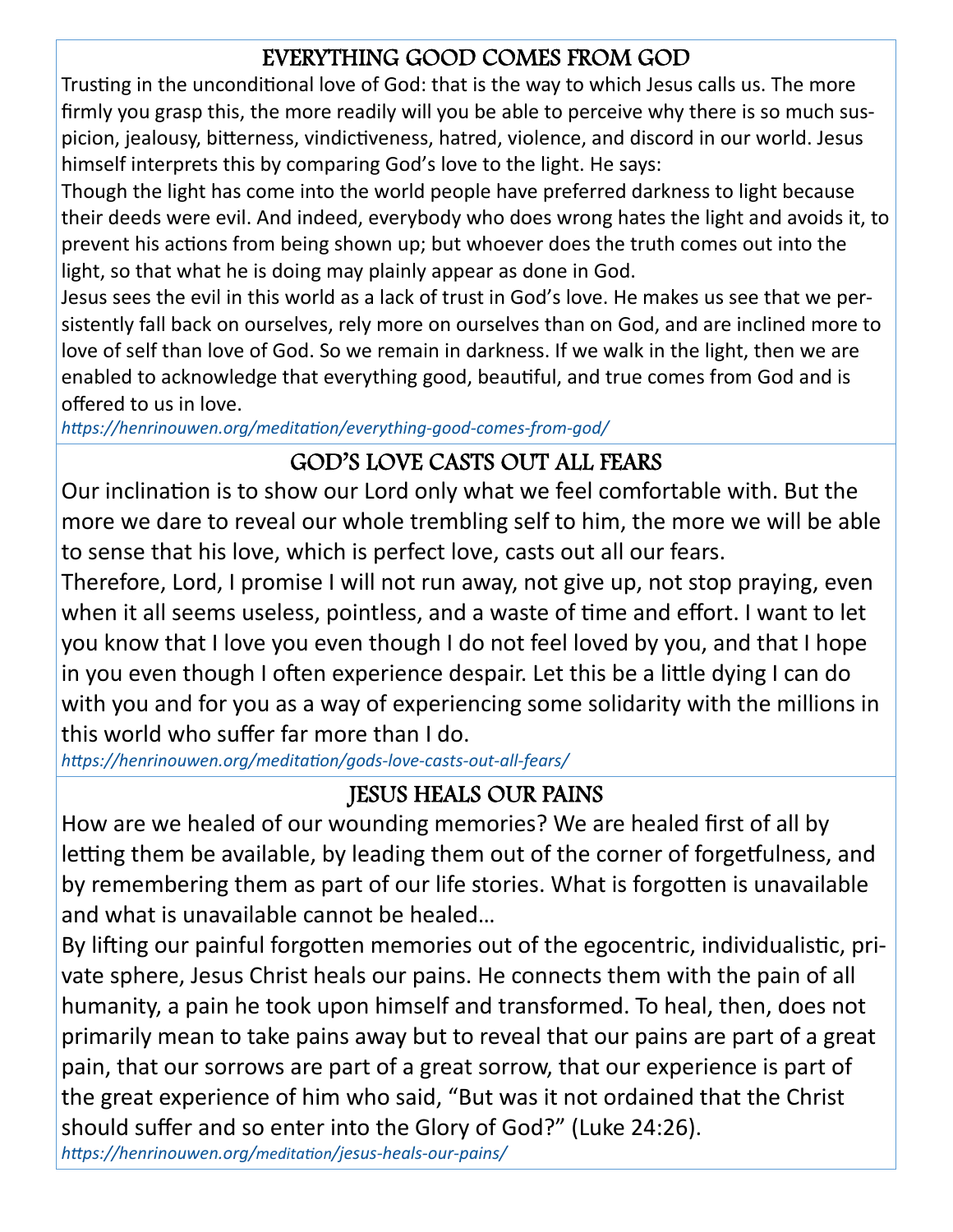# Parroquia Santa Teresita del Niño Jesús

1041 Lyons Avenue|South Lake Tahoe| CA 96150-8241 Tel. (530) 544-3533 + Fax (530) 544-4662 +E-mail: sttheresa@tahoecatholic.com Website: www.tahoecatholic.com

**19 DE ABRIL DE 2020 | SEGUNDO DOMINGO DE PASCUA (O DE LA DIVINA MISERICORDIA)** 



 $\sim$  Las Misas están suspendidas temporalmente. Sin embargo, todos los servicios se están transmitiendo EN VIVO a través de nuestra página de Facebook.  $\sim$ 

https://www.facebook.com/tahoecatholic/live o www.tahoecatholic.com

# MISA DIARIA EN INGLÉS:

Lunes a viernes de 8 a.m. y sábado a las 10 a.m.

# MISA DIARIA EN ESPAÑOL:

De lunes a viernes a las 7 p.m.

# MISAS DOMINICALES:

10am en inglés y 12 mediodía en español

# ADORACIÓN EUCARÍSTICA VIRTUAL:

De lunes a viernes a las 3 p.m.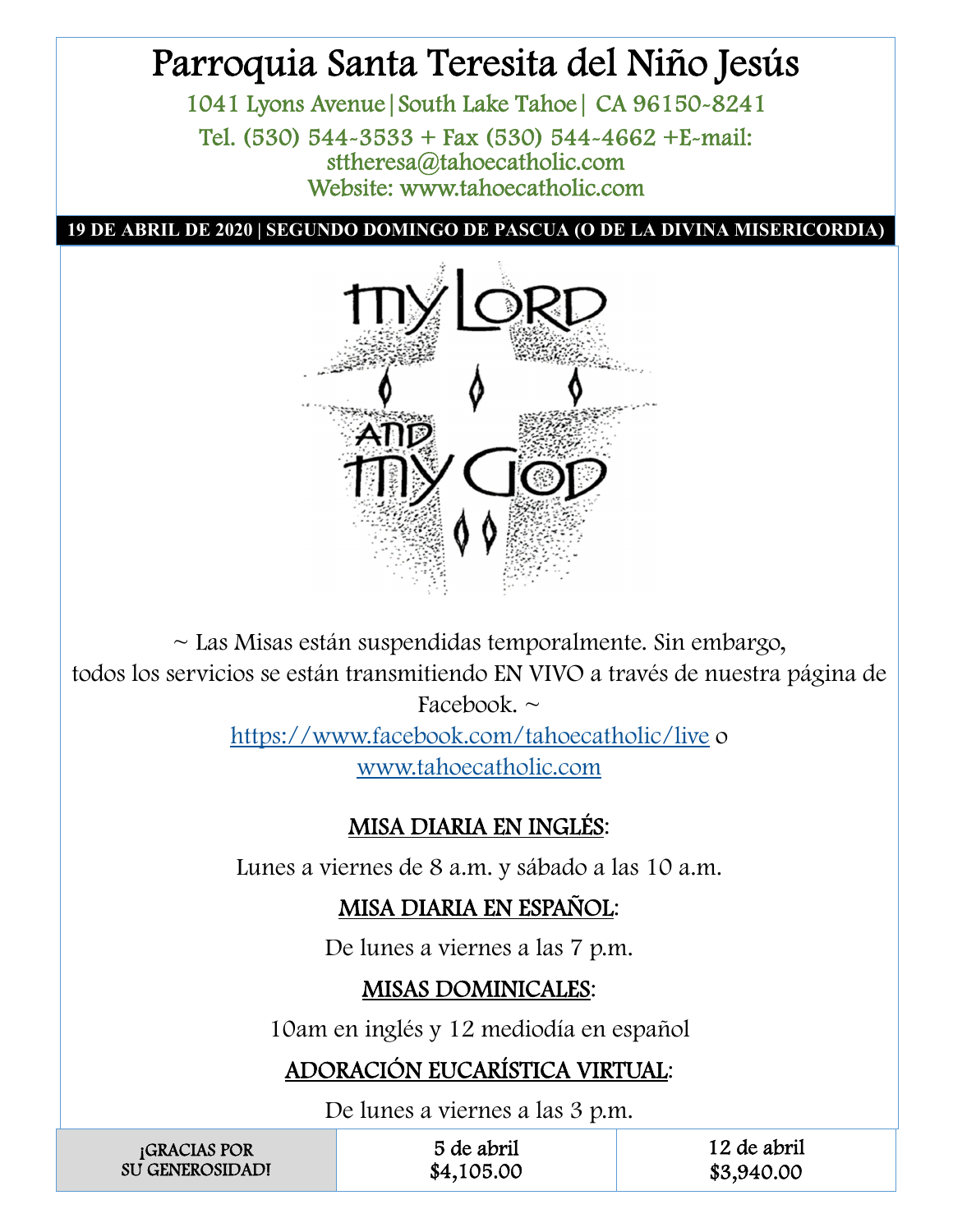#### CONFESIÓN "Reciban al Espíritu Santo. Los pecados serán perdonados a los que ustedes se los perdonen" (Juan 20:22-23).

Al atardecer del día en que Jesús resucitó de entre los muertos, Jesús vino a Sus discípulos, les mostró las manos cicatrizadas por los clavos y el costado herido, sopló sobre ellos, les dio el Espíritu Santo, y los envió a hacer lo mismo que Él (Jn 20:19-22). Jesús envió a Sus discípulos no para hacer un anuncio general de Su Resurrección, sino para invitarnos específicamente a confesar nuestros pecados y ser perdonados (ver Jn 20:23; Lc 24:47; Hch 2:38; 3:19; 5:31; 10:43; 13:38).

Uno de los primeros hechos de Cristo resucitado fue el de empezar a desarrollar el Sacramento de la Reconciliación para el perdón de los pecados. Una de las primeras cosas que tenemos que hacer esta temporada de Pascua es arrepentirnos y confesarnos. Cuando hemos removido los tablones del pecado de nuestros propios ojos, entonces podremos quitar las manchas de los ojos de los demás; llamándolos al arrepentimiento, a perdonar, a ir a confesión, ser perdonados (Mt 7:5), y sumergirnos en la misericordia ilimitada de Dios.

Sin confesión, nuestra celebración del tiempo de Pascua se cancelará y no llegará a término. Con confesión, nos encontraremos con Cristo resucitado, somos enviados a proclamar el perdón de los pecados, y a celebrar al Cristo resucitado para la temporada completa de Pascua y para la eternidad.

*Oración: Padre, que mi primera confesión en este Ɵempo pascual pueda cambiar mi vida. Que en este día de la Misericordia pueda experimentar la profundidad de Tú océano de misericordia, como Tú me reconcilias conƟgo. Promesa: La hermandad escucha "la enseñanza de los Apóstoles y parƟcipar en la vida común, en la fracción del pan y en las oraciones" (Hch 2:42)* 

*Alabanza: Alabado seas Jesús, "la Resurrección y la Vida" (Jn 11:25), "el Camino, la Verdad y la Vida" (Jn 14:6). hƩps://www.presentaƟonministries.com/series/obob/obob‐2017‐4‐23‐es* 

#### ¿IGLESIA MILITANTE O IGLESIA DERROTADA?

"Todos quedaron llenos del Espíritu Santo y anunciaban decididamente la Palabra de Dios" (Hechos 4:31).

Los líderes judíos encarcelaron a los apóstoles por haber curado a un hombre paralitico y "predicaron y anunciaron al pueblo la resurrección de los muertos cumplida en la persona de Jesús" (Hch 4:2). Posteriormente, fueron amenazados por los líderes de nunca mencionar el nombre de Jesús de nuevo (Hch 4:17) y fueron puestos en libertad. Los apóstoles se reunieron con los otros discípulos y oraron por la completa seguridad al proclamar la Palabra de Dios (Hch 4:29-30). Después de esta oración, ellos fueron llenos por el Espíritu Santo. Ellos continuaron hablando la palabra de Dios con confianza (Hch 4:31).

Al igual que los primeros creyentes en la resurrección de Jesús, no debemos de alarmarnos que los poderes de este mundo conspiran con furor contra nosotros (ver Hch 4:25). La Iglesia y sus miembros han sido atacados por siglos. Dios en el cielo simplemente se ríe (Sal 2:4). Él es eterno, todopoderoso. El poderoso de este mundo ejerce su poder solo por un tiempo.

Por lo tanto, debemos orar por esa confianza, seguridad y la fuerza que los apóstoles poseían. Dios quiere que sepamos con seguridad que si Él está para nosotros, nadie puede estar en contra de nosotros (Rom 8:31). "Aquel que está en ustedes es más grande que el que está en el mundo" (1 Jn 4:4). Somos más que vencedores en Jesús (Rom 8:37). Mantengámonos firmes en extender la palabra de Dios. Somos invencibles cuando estamos arraigados en Jesús y de pie con seguridad en el centro de su voluntad.

*Oración: Que podamos derramar el Espíritu Santo en este mundo Señor Jesús. MoƟva a muchos adolescentes y adultos a aceptar vocaciones religiosas santas, llenos de fe y entusiasmados para hablar la Palabra de Dios con confianza. Promesa: "El que no nace del agua y del Espíritu no puede entrar en el Reino de Dios" (Jn 3:5).* 

*Alabanza: San Fidel se dedicó a la oración frecuente después de que el Señor le reveló que iba a ser marƟrizado. hƩps://www.presentaƟonministries.com/series/obob/obob‐2017‐4‐24‐es*